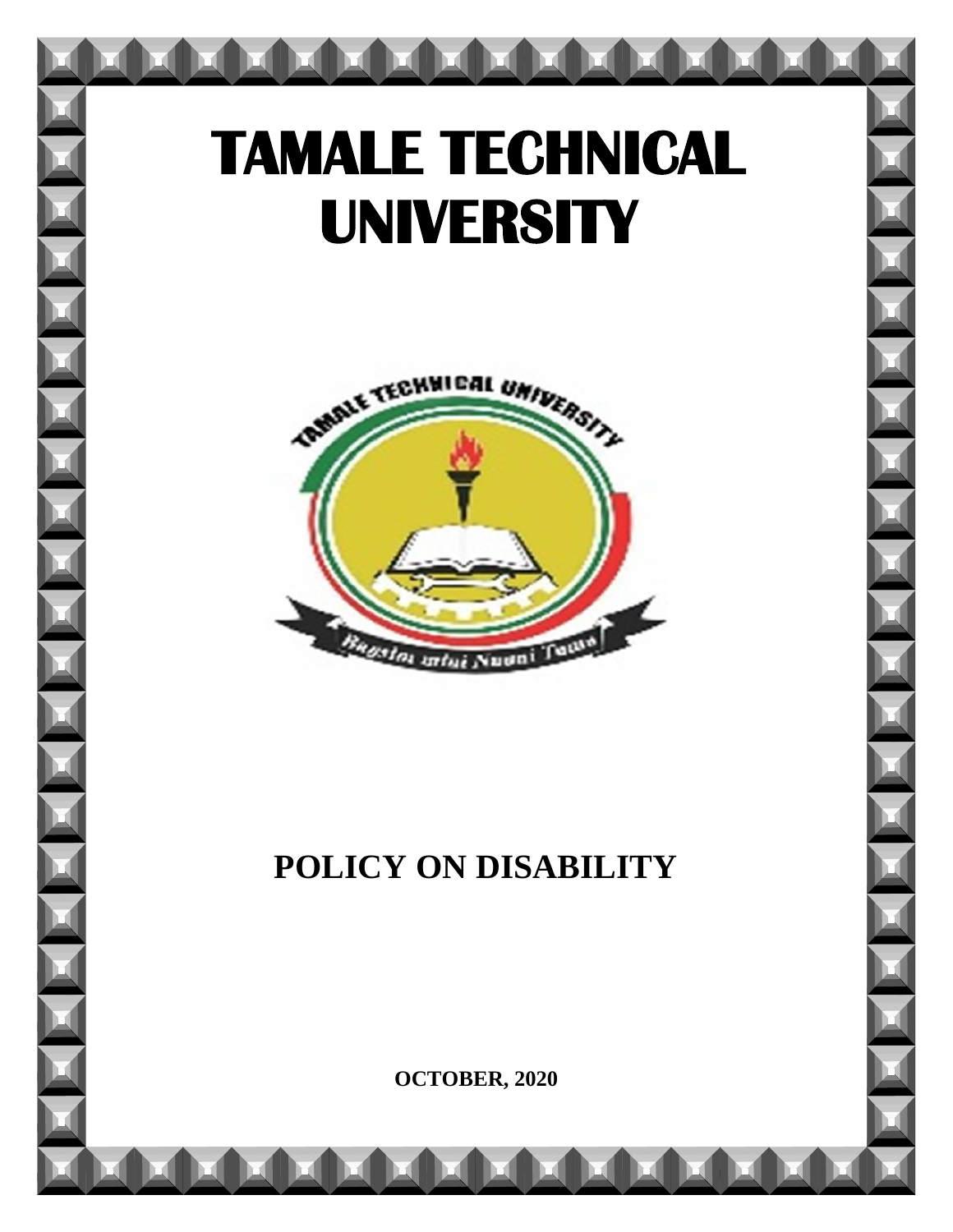Tamale Technical University with its diverse community of staff and students, has an objective to provide a compassionate and equal opportunity for all. It is both our desire and duty to ensure that all members of the University community are adequately supported to fulfil their potentials, particularly, those with disability.

This document outlines policy for supporting disabled staff, students, visitors and clients in line with our legal obligations and duty of care. The Disability Policy provides all with disabilities who use our facility the opportunity to enjoy the benefits of work and education. The goal of this policy is to promote the goals of all-inclusiveness, barrier-free and rights-based institution for persons with disability impairment in Tamale Technical University.

It consists of sixteen (18) sections which cover major issues such as purpose of the policy, legislation/ legal framework, goal of the policy, commitments by the University, responsibilities of staff, management, and employer, posting and transfer of person with disability, disclosure and confidentiality, monitoring and evaluation, participation and accessibility, teaching and learning, recruitment and selection, training, physical access retention, disability network group, complaints and grievance procedure, consultation and review, as well as implementation of the policy.

……………………… ………………….. …………………

Prof. Abass, Braimah Date Signature (Vice Chancellor)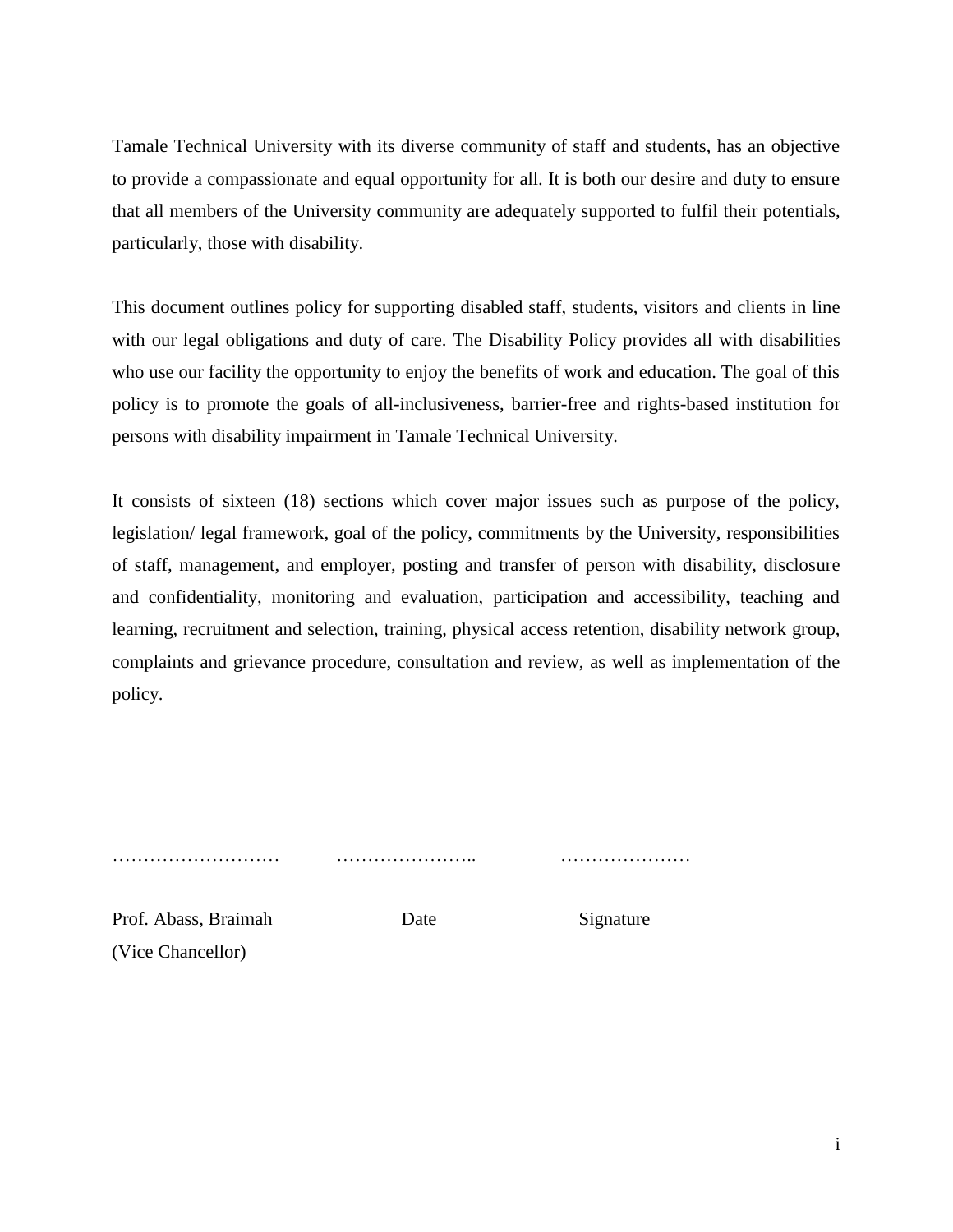# <span id="page-2-0"></span>TABLE OF CONTENTS

I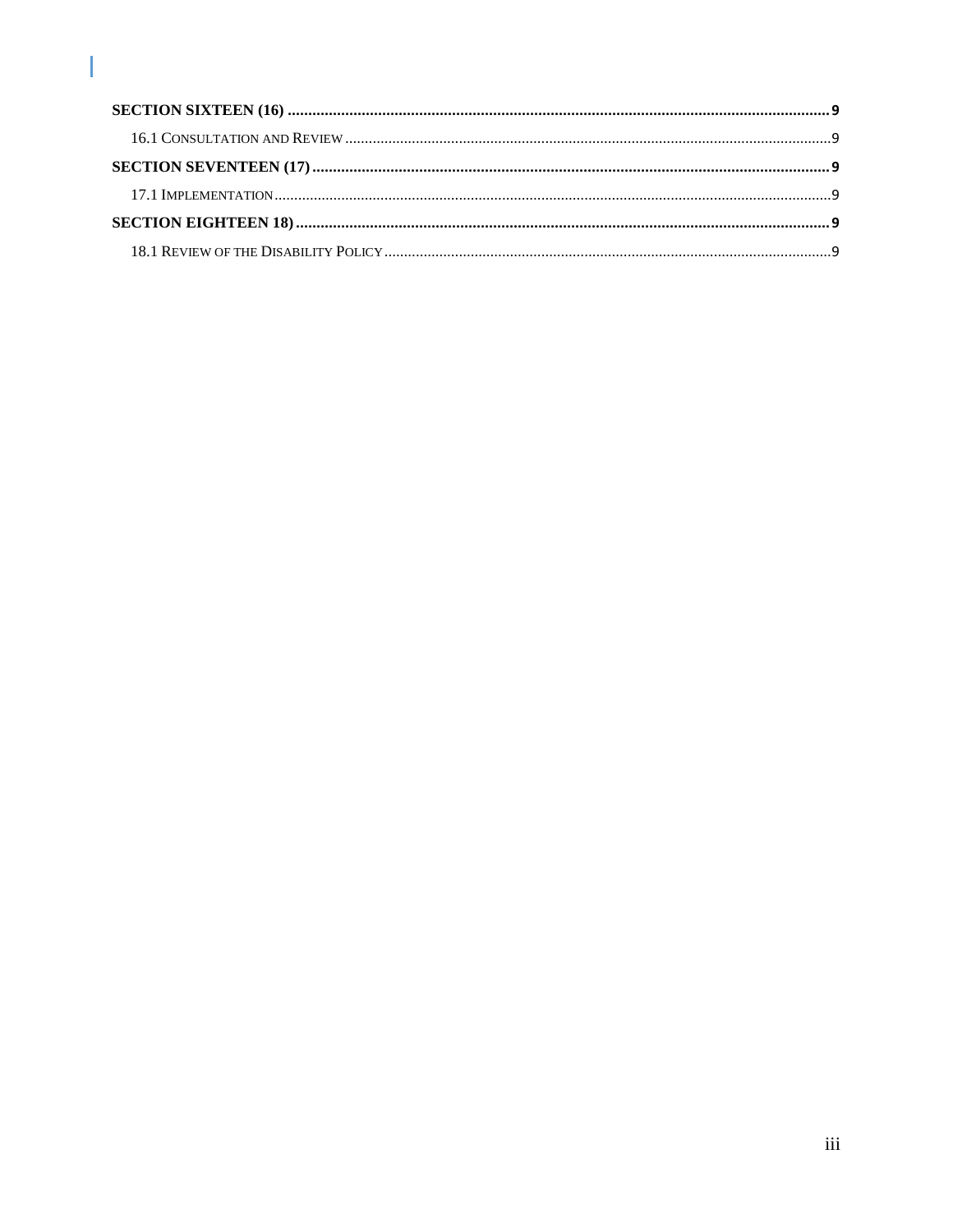#### <span id="page-4-0"></span>**SECTION ONE (1)**

#### <span id="page-4-1"></span>1.1 Background

Tamale Technical University with its diverse community of staff and students has an objective to provide a supportive and equal opportunity for all. The University is dedicated to a policy of equal opportunities for staff, students and clients with disability. It aims to create an environment which enables them to participate fully in the activities of the University. The policy seeks to ensure that members of the University community with disabilities have easy access to facilities and a conducive work/learning environment. The broad policy aims are based on the Persons with Disability Act of 2006 (Act 715).

#### <span id="page-4-2"></span>1.2 Purpose

The Disability Policy reinforces the University's commitment to ensuring equal opportunity for the diverse staff, student and clients by ensuring that its facilities, services, products and equipment are made available to all manner of people respecting their individual needs, dignity, and independence. The University shall endevour to review this policy and its practices in light of developments in the Higher Education sector, the legislative framework, and the University's strategy.

- 1. This document outlines the University's duties and the options available to staff and students with disabilities in seeking support or adjustments to their working and studying environment.
- 2. The University is dedicated to working towards an understanding of the Social Model of disability; this includes addressing the barriers to inclusion (structural, cultural, organisational and attitudinal), which adversely impact persons with disability, affecting their ability to meet their needs, rights and obligations.

#### <span id="page-4-3"></span>1.3 Scope

The policy covers all staff and students of Tamale Technical University who have disability, and are covered by the Persons with Disability Act 2006 (Act 715). The Act's definition of disability is the guiding principle of the Disability Policy of the University. The University intends to ensure that its response to supporting disabled staff and students is consistent across Faculties, Departments and Units.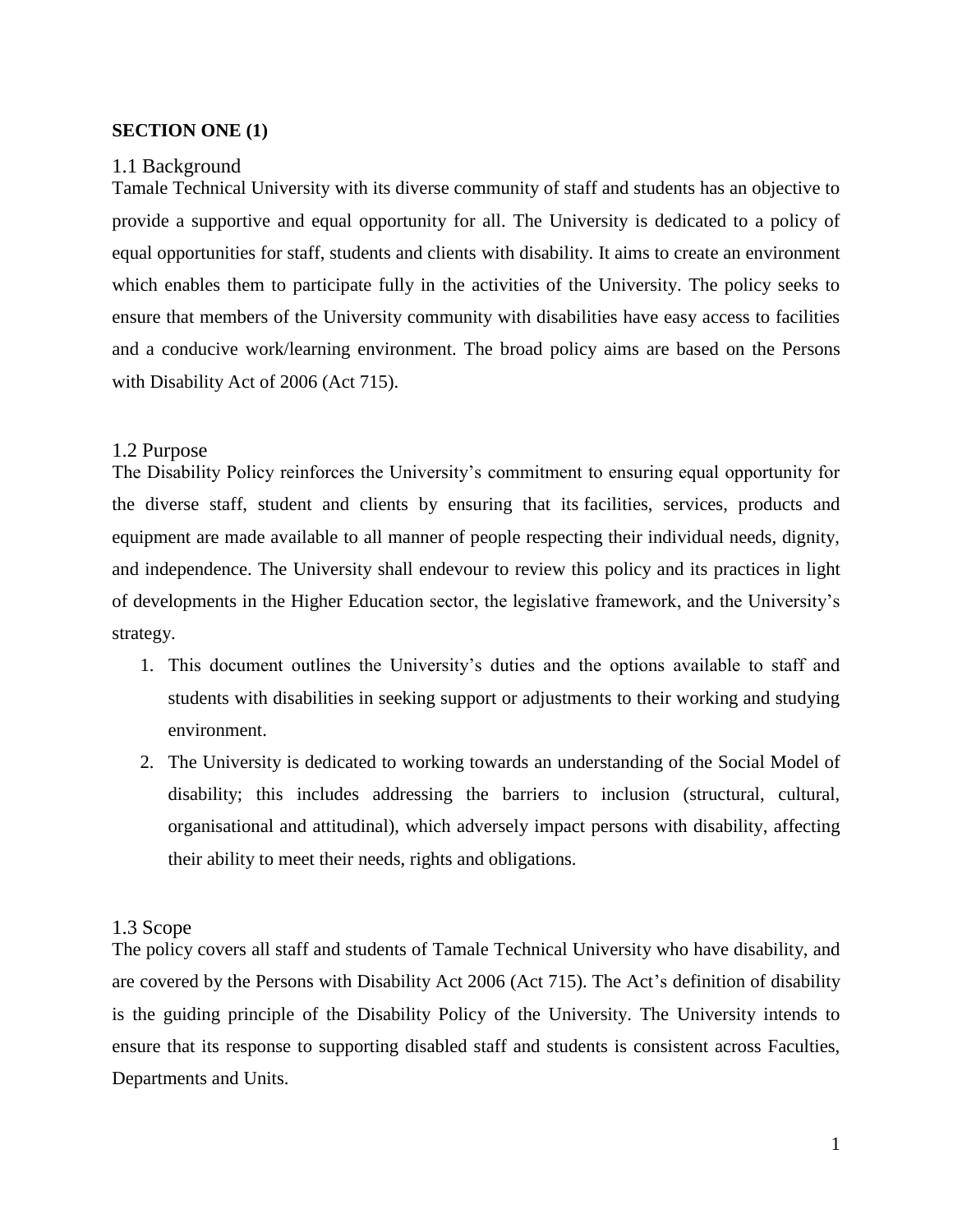<span id="page-5-0"></span>1.4 Legislation/Legal Framework

In 2006, Parliament enacted the **'Persons with Disability Act 715**', which aims to provide a legal framework for persons with disability in Ghana. By passing the Act, Ghana seeks to do the following:

- 1. Fulfill a constitutional obligation of enacting laws to protect and promote the rights of people with disabilities; and
- 2. Fulfill Ghana's international obligations

The disability policy therefore takes its backing from the 'Persons with Disability Act 715'.

# <span id="page-5-1"></span>**SECTION TWO (2)**

# <span id="page-5-2"></span>2.1 Definition of Disability

It recognises persons with disabilities as those persons who have long-term physical, mental, intellectual or sensory impairments. These conditions may be barriers or hinder their full and effective participation in society on an equal basis with others. In respect of the above definition, the University identifies the following as illnesses which makes a person disabled:

- Arthritis
- Attention Deficit Disorder
- Blindness/Low Vision
- Cerebral palsy
- Communication disorder, deafness/hearing impairment
- Dyslexia
- Emotional/Psychological disorder
- Epilepsy
- Multiple Sclerosis
- Medical Disorders
- Specific Learning Disabilities
- Spinal Cord Injuries
- Temporary Disabilities
- Traumatic Brain Injuries
- Other Health Impairments

This list is not exhaustive and may be revised from time to time.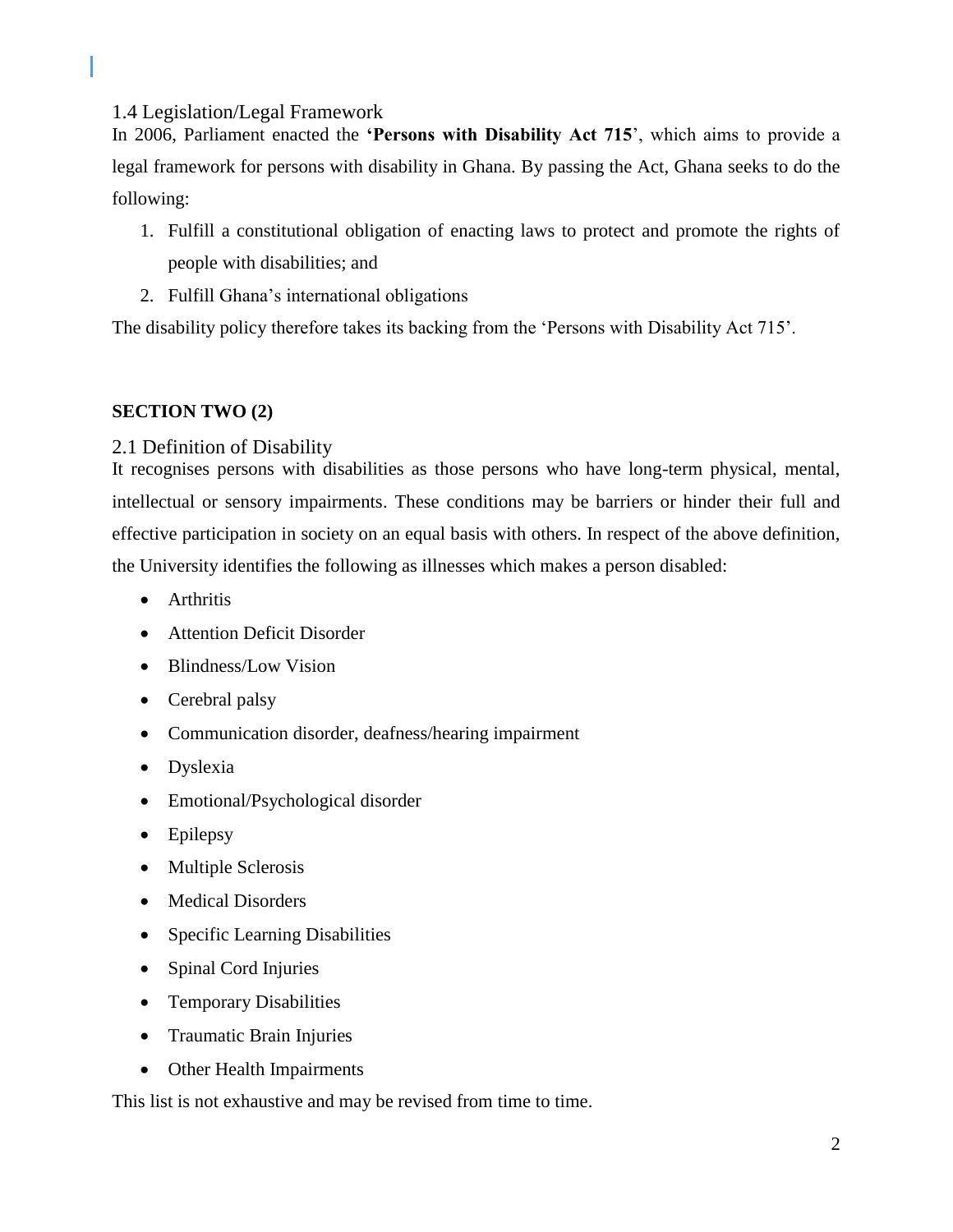# <span id="page-6-0"></span>**SECTION THREE (3)**

# <span id="page-6-1"></span>3.1 Goal of the Policy

This policy aims to ensure that:

- 1. An all-inclusive environment is created in the University to enhance performance and productivity.
- 2. Application for admission into Tamale Technical University is open to all.
- 3. Suitable learning, teaching and assessment strategies are employed so that curricula is as all inclusive as reasonably possible.
- 4. Identified needs of disabled students and staff are considered in the process of strategic planning and resource allocation.
- 5. Tamale Technical University seeks, where possible, to make reasonable adjustments to enable persons with disability have access to appropriate support to participate fully in the activities of University.
- 6. The views of members of the university who are persons with disability are taken into account when their needs are assessed.
- 7. Members of staff working with persons with disability have appropriate information about their condition.
- 8. Staff with disability have equal access to staff development opportunities.
- 9. Disabled members of the public can participate in public events held on Tamale Technical University premises.

# <span id="page-6-2"></span>**SECTION (4)**

<span id="page-6-3"></span>4.1 Commitments

The University is committed:

- 1. To interview all applicants with or without disability who meet the minimum criteria for a vacancy.
- 2. To periodically interact with persons with disability in the university to deliberate on how to help them improve on their conditions and performance.
- 3. To make every effort to ensure that employees who get disabled do not lose their employment because of their condition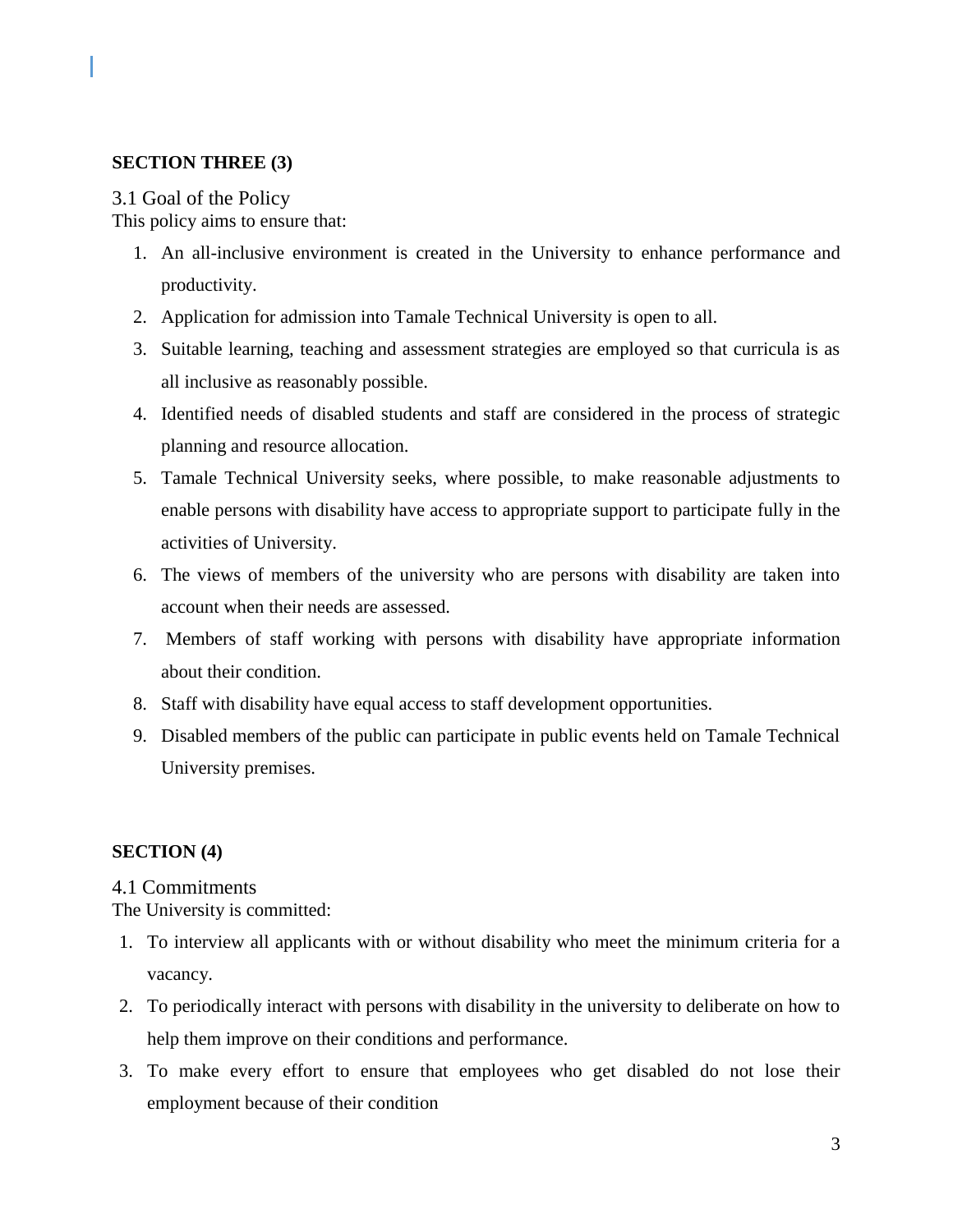- 4. To take necessary steps to ensure that all employees develop the appropriate level of disability awareness needed to make these commitments work.
- 5. To ensure that potential and current staff, students and visitors with disabilities are not discriminated against.
- 6. To support the retention, development and progression of staff and students with disability.
- 7. To promote a positive working and study environment for staff and students with disability.
- 8. To do a yearly evaluation of commitments and accomplishment, to plan how to enhance them and to inform all employees about progress and future plans.

# <span id="page-7-0"></span>**SECTION (5)**

#### <span id="page-7-1"></span>5.1 Responsibilities

General responsibility for the development, implementation, and monitoring of this policy lies with the Registrar via the Senior Assistant Registrar of Human Resource (HR).

Heads of Departments and Heads of Section have the following responsibilities:

- 1. Implementation of the policy in the department/unit and section;
- 2. Educate staff on the policy;
- 3. To take appropriate advice and action to help persons with disability in their departments and units.
- 4. Ensure that HR Occupational Health are alerted to an employee's disability upon becoming aware of the disability
- 5. Consideration of relevant adjustments;
- 6. Go for training and ensure staff attend as well.

#### <span id="page-7-2"></span>5.1aResponsibility of Employees

- 1. Staff of the University is expected to treat those with disabilities with respect. To ensure this, regular training and awareness briefings shall be offered through Staff Development Programme.
- 2. Staff who become disabled while still employment, are required to inform HR Unit for further briefing on how to live in their current condition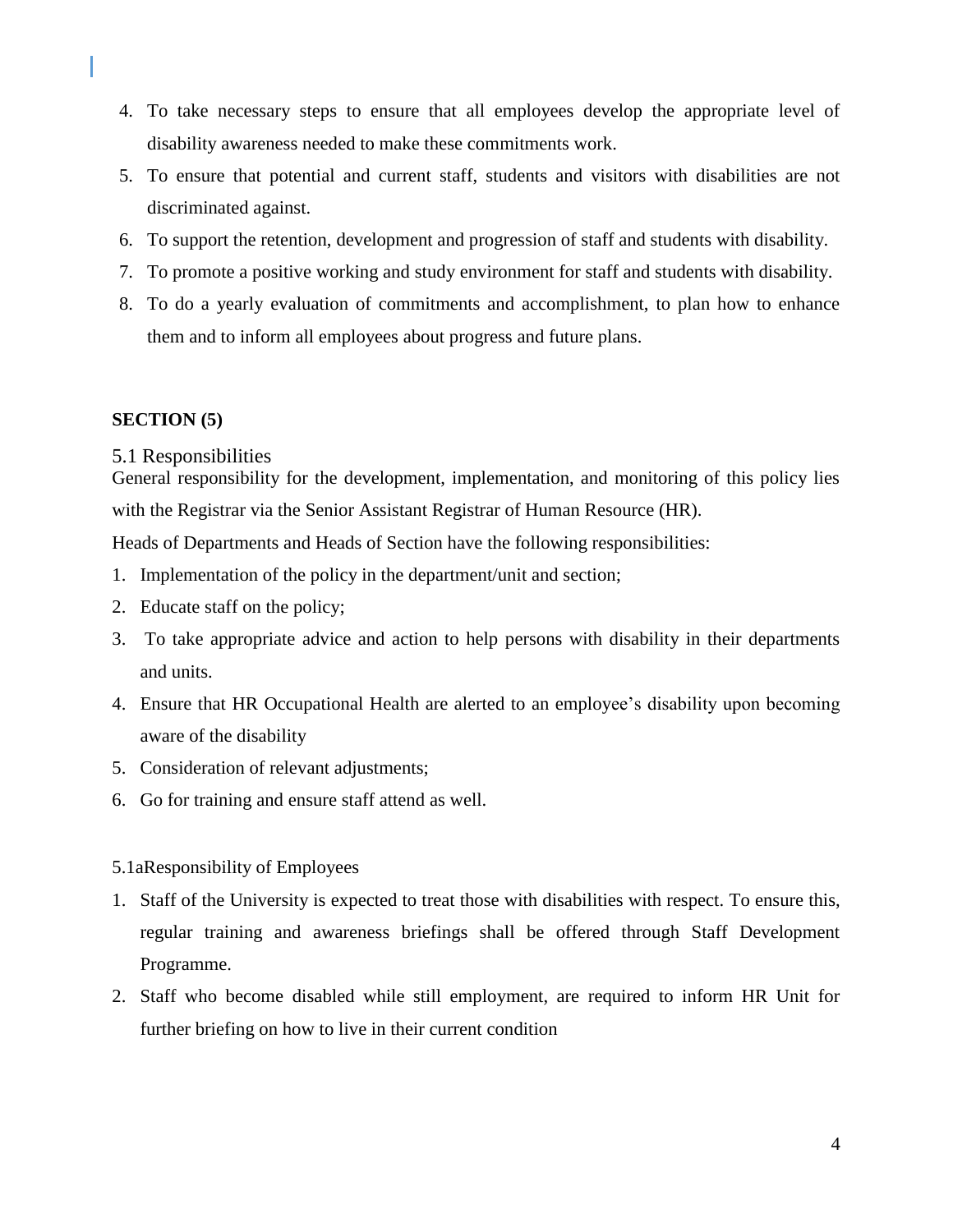# <span id="page-8-0"></span>**SECTION SIX (6)**

<span id="page-8-1"></span>6.1 Posting, And Transfer of Person with Disability Tamale Technical University shall comply with Section 12(1) of Persons with Disability Act, 2006 (Act 715) which states that an employer shall not post or transfer a person with disability to a section or place of the establishment not suited for them.

# <span id="page-8-2"></span>**Section seven (7)**

<span id="page-8-3"></span>7.1 Disclosure and Confidentiality

The University shall encourage students and staff with disability to disclose any condition which negatively impact their day to day activities. This is to ensure that appropriate support is provided.

If individuals fail to disclose their disabilities which cannot be openly seen to the University, the University shall not be held liable for not providing support. Persons with disability are encouraged to disclose their condition(s) to their departmental/unit heads or the HR unit of the University.

The University shall ensure that the confidential information of persons with disability are not compromised.

Disclosed information will be treated in the strictest confidence. The University will require explicit, informed and written authority for giving information in respect of persons with disability to third parties.

Any person with disability who is not sure about their particular condition being covered under this policy can request a meeting with the HR unit head. If a person with disability has difficulty in working in a normal work environment they are encouraged to bring this to the attention of their supervisor so that appropriate plans and arrangements can be made.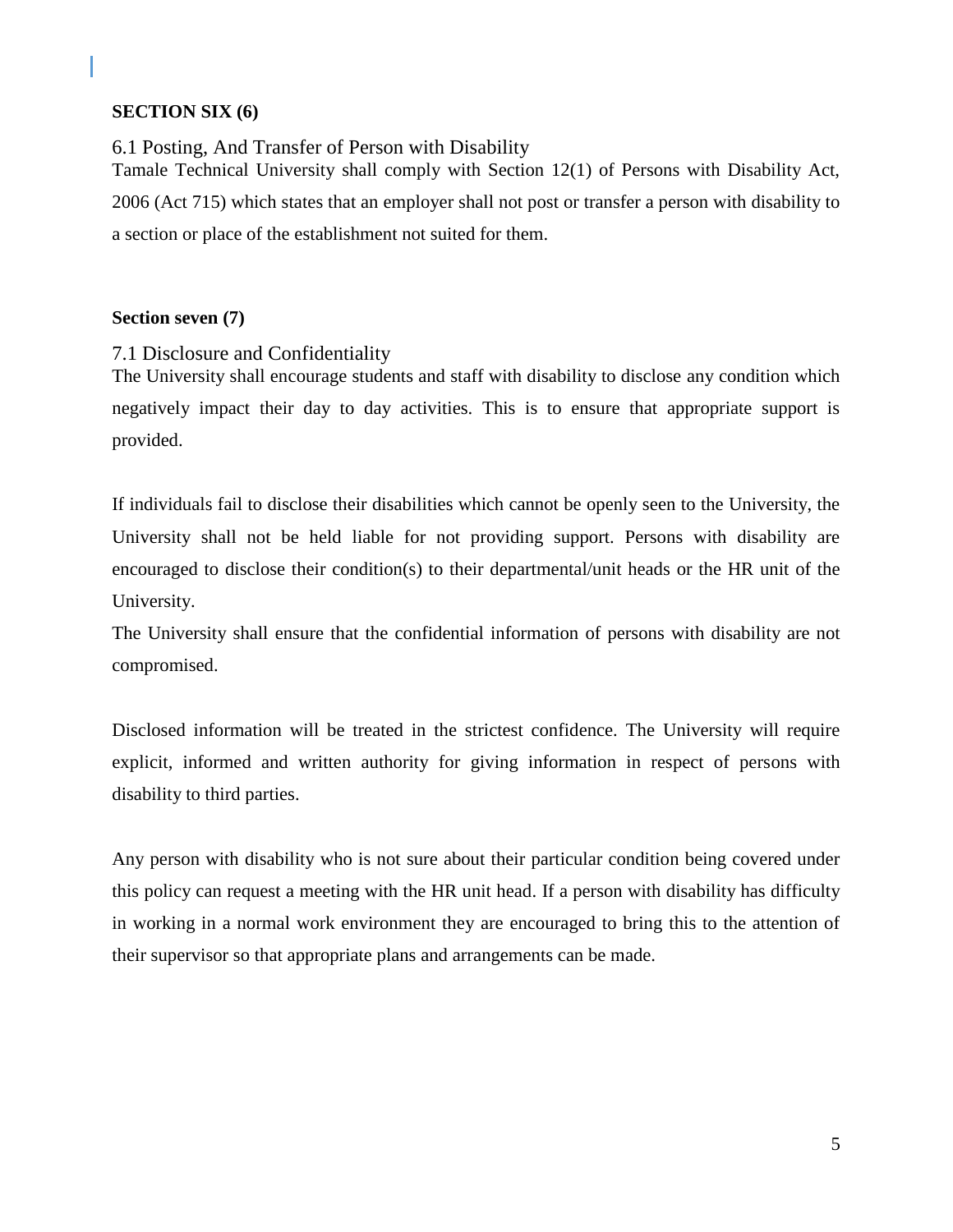# <span id="page-9-0"></span>**SECTION EIGHT (8)**

#### <span id="page-9-1"></span>8.1 Monitoring and Evaluation

The University shall operate systems to monitor and review the effectiveness of provision for students and staff with disabilities, evaluate progress and identify opportunities for enhancement. This includes monitoring representation of disabled staff and students in different University activities including sports, performances and recreation.

#### <span id="page-9-2"></span>**SECTION NINE (9)**

<span id="page-9-3"></span>9.1 Promoting Equity among Employees and students

The Labour Act of 2003 (Act 651) makes it unlawful to discriminate against persons with disability in the field of employment, for reason(s) relating to their disability. This applies not only to recruitment but to all areas of employment, including the terms of employment, opportunities for promotion, transfer or training, dismissals or redundancies.

To this end the University will:

- a) Offer the same opportunities for persons with disabled in relation to recruitment, education, training, promotion, transfer and terms and conditions of employment;
- b) Ensure that persons with disability are given reasonable support, equipment and facilities necessary for them to carry out their duties successfully;
- c) Make reasonable adjustments to working arrangements and/or the physical working environment, where they disadvantage a person with disability.
- d) Offer staff with disability an annual review of their current employment needs and future training requirements specific to their disability.
- e) Ensure that it follows guidance from external advisors such as the Association of PWDs with regards to defining what is 'reasonable'.

#### <span id="page-9-4"></span>**SECTION TEN (10)**

<span id="page-9-5"></span>10.1Recruitment and Selection

#### <span id="page-9-6"></span>10.1a Recruitment

All vacancies will be opened to qualified persons including persons with disability, subject to availability of safety considerations..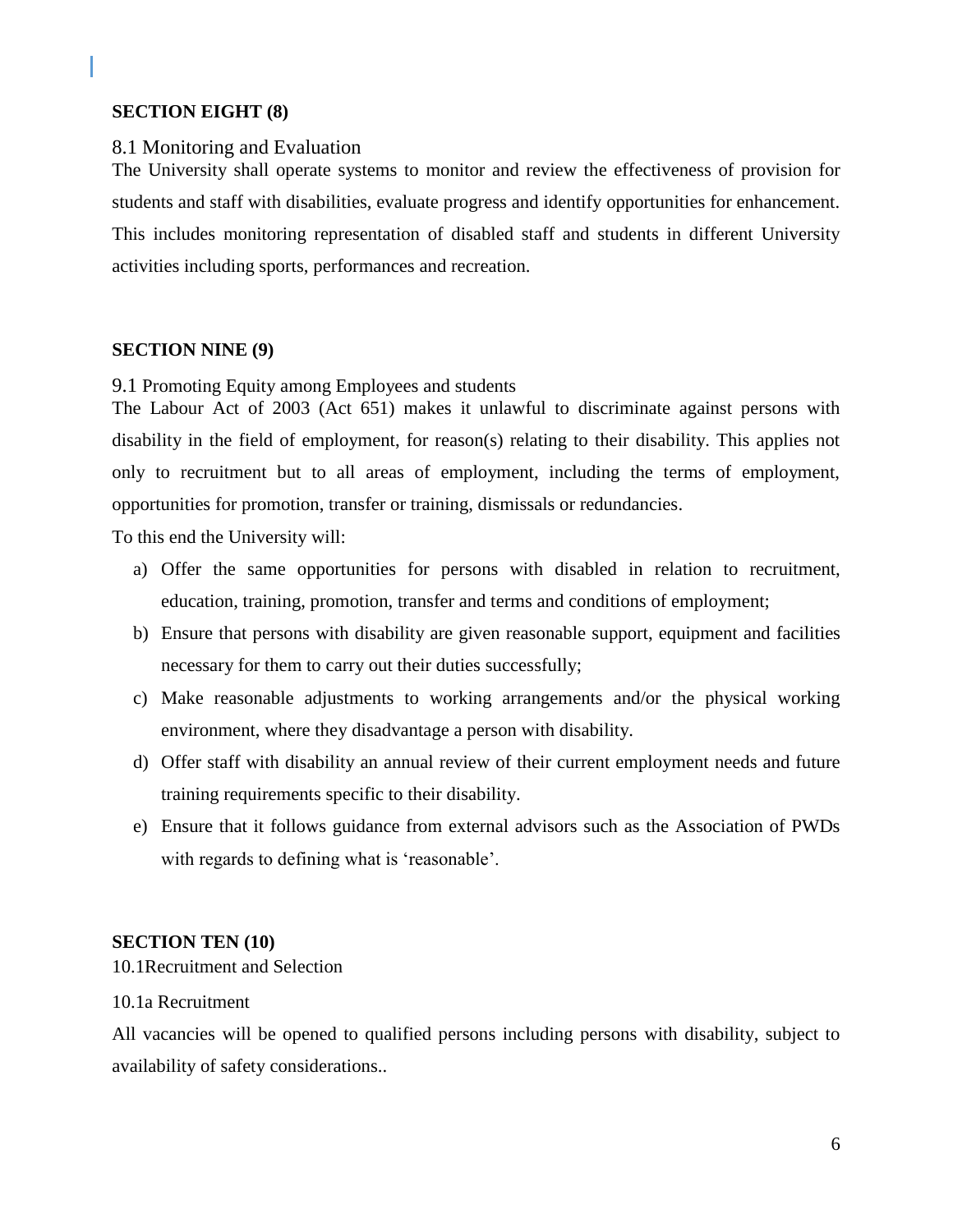During interviews, reasonable adjustment shall be made to ensure that a person with disability is not disadvantaged as a result of their disability.

Prior to any offer being made, an assessment will be carried out to determine adjustments that may be needed.

The following issues should also be addressed at this point:

- 1. **Health and safety**: Special arrangements may be necessary to ensure that persons' with disability do not create any hazard either for themselves or for others.
- 2. **Travel to Work:** In certain cases, Access to Work grants can be arranged.
- 3. **Disability Leave:** It should be treated as a 'reasonable adjustment' to allow a person with a disability time off from work because of their disability, for treatment or for rehabilitation. (For further information, please refer to the conditions of service for POWAG, POTAG, and PAAG)

#### <span id="page-10-0"></span>**SECTION ELEVEN (11)**

#### <span id="page-10-1"></span>11.1 Training

Where feasible, adjustments will be made to enable all staff with disability have access to training and development opportunities.

#### <span id="page-10-2"></span>**SECTION TWELVE (12)**

#### <span id="page-10-3"></span>12.1 Physical Access

One of the major problems facing persons with disability, especially the physically challenged attempting to complete their formal education centres on architectural barriers. Access to class/office facilities in the University is difficult for the physically challenged. This calls for improvements and alterations in architectural facilities in the University to ensure that all new buildings and refurbishment projects are both all-inclusive and accessible.

Existing building may be modified to an extent that it is possible. New structures should be planned to provide a higher degree of independence for persons with disability. Modifications that are likely to be expensive shall be justified only with a large number of physically disabled persons who cannot function without the use of such facilities.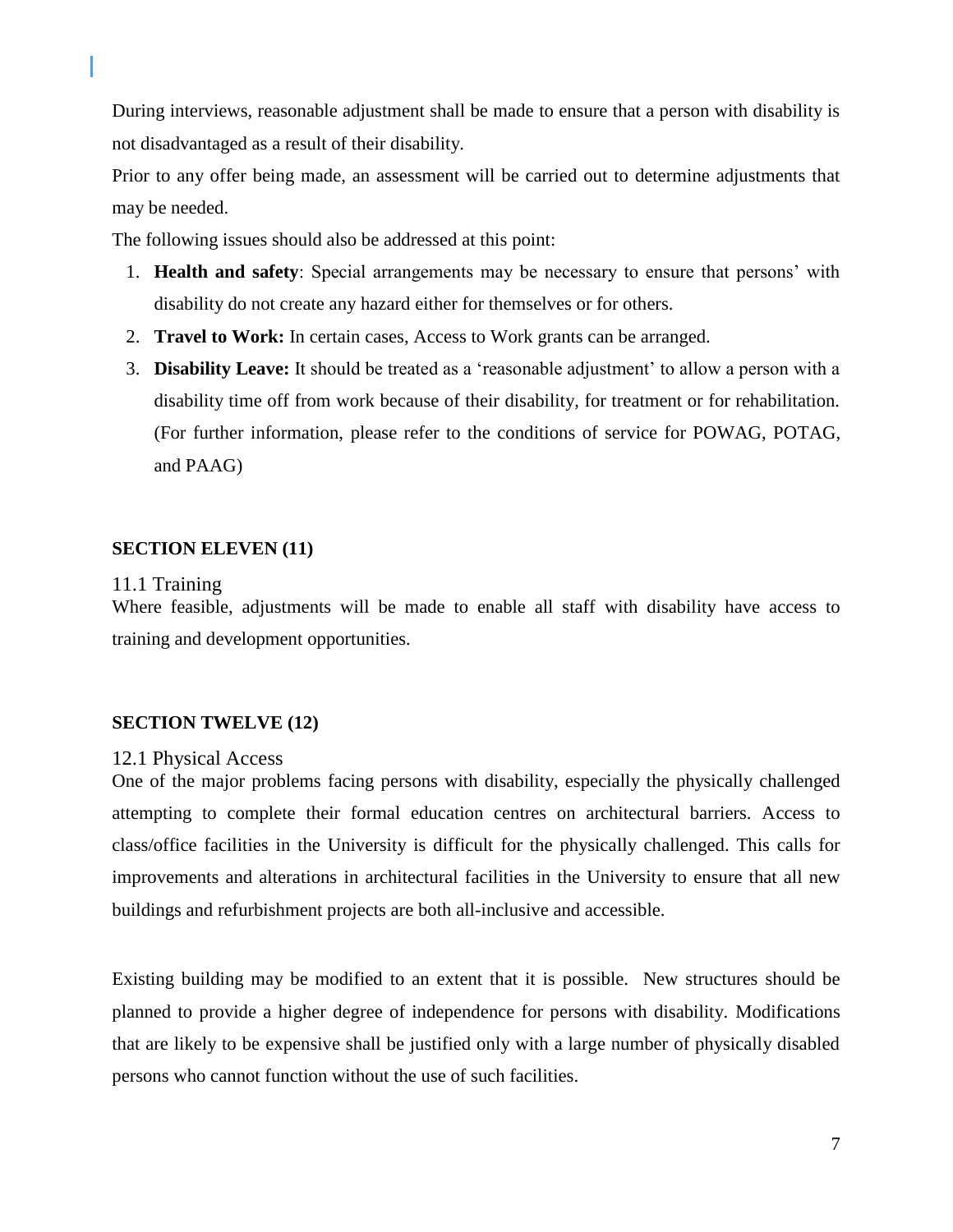Areas for modification for easy mobility for the physically challenged include, classrooms, applied skill areas, the library, sanitary facilities, recreational areas (play grounds, and auditorium), closets and storage areas (clothing storage, lockers, supplies and equipment storage), and parking areas (parking lots and loading areas).

#### <span id="page-11-0"></span>**SECTION THIRTEEN (13)**

#### <span id="page-11-1"></span>13.1 Retention

Tamale Technical University shall continue to employ any individual who becomes disabled and will explore ways in which this can be realised with as much flexibility as is operationally possible.

#### <span id="page-11-2"></span>**SECTION FORTEEN 14**

#### <span id="page-11-3"></span>14.1 Disability Network Group

Tamale Technical University shall set up a Disability Network Group, including representation from staff with disability whose responsibility shall be to link up with Management, Estates Department, Students Union and staff regarding access and issues that impact hinders their performance

#### <span id="page-11-4"></span>**SECTION FIFTEEN (15)**

#### <span id="page-11-5"></span>15.1 Complaints and Grievance Procedure

Employees who feel they have been unfairly treated or discriminated against on the grounds of disability may raise a complaint through the University's grievance procedures, copies of which are available on the University's website or from the HR Unit. Job applicants who consider that they have been discriminated against should be advised to write to the Senior Assistant Registrar-Human Resources, giving details as to why they believe they have been discriminated against.